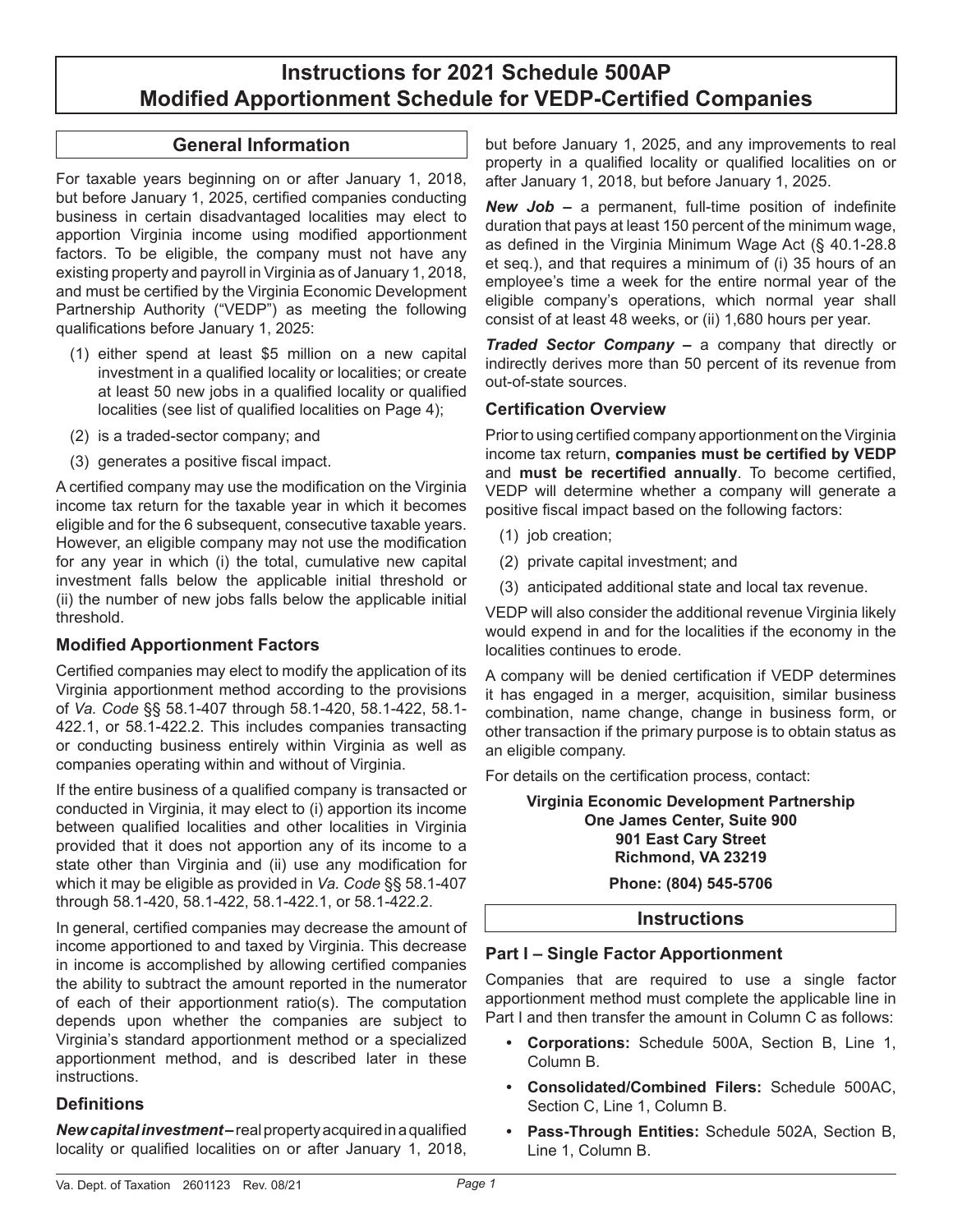#### **Line 1: Motor Carriers**

A certified motor carrier may modify its apportionment factor by subtracting the vehicle miles traveled in qualified Virginia localities from the amount of vehicle miles traveled everywhere in Virginia. This amount will be used as the numerator of the apportionment ratio, the denominator of which is total vehicle miles traveled everywhere, when calculating the Virginia apportionment percentage on the appropriate apportionment schedule.

The modified motor carrier apportionment calculation is as follows:

| Vehicle miles in all of VA - vehicle miles in |  |
|-----------------------------------------------|--|
| qualified VA localities                       |  |
| Vehicle miles everywhere                      |  |

To calculate the numerator of the apportionment ratio on Schedule 500AP, subtract the vehicle miles attributable to qualified localities in Virginia (Line 1, Column B) from the vehicle miles attributable to all of Virginia (Line 1, Column A). The result on Line 1, Column C is your modified Virginia numerator that will be used when completing the appropriate apportionment schedule.

### **Line 2: Financial Corporations**

A certified financial corporation may modify its apportionment factor by subtracting the value of business conducted in qualified Virginia localities from the value of business conducted in all of Virginia. This amount will be used as the numerator of the apportionment ratio, the denominator of which is total value of business conducted everywhere, when calculating the Virginia apportionment percentage on the appropriate apportionment schedule.

The modified financial corporation apportionment calculation is as follows:

> Business in all of VA - business in qualified VA localities

Business everywhere

To calculate the numerator of the apportionment ratio on Schedule 500AP, subtract the value of business attributable to qualified localities in Virginia (Line 2, Column B) from the value of business attributable to all of Virginia (Line 2, Column A). The result on Line 2, Column C is your modified Virginia numerator that will be used when completing the appropriate apportionment schedule.

#### **Line 3: Construction Companies**

A certified construction company may modify its apportionment factor by subtracting the value of business conducted in qualified Virginia localities from the value of business conducted in all of Virginia. This amount will be used as the numerator of the apportionment ratio, the denominator of which is total value of business conducted everywhere, when calculating the Virginia apportionment percentage.

The modified construction company apportionment calculation is as follows:

| Business in all of VA - business in qualified VA |
|--------------------------------------------------|
| <b>localities</b>                                |

#### Business everywhere

To calculate the numerator of the apportionment ratio on Schedule 500AP, subtract the value of business attributable to qualified localities in Virginia (Line 3, Column B) from the value of business attributable to all of Virginia (Line 3, Column A). The result on Line 3, Column C is your modified Virginia numerator that will be used when completing the appropriate apportionment schedule.

#### **Line 4: Railway Companies**

A certified railway company may modify its apportionment factor by subtracting revenue car miles traveled in qualified localities in Virginia from revenue car miles traveled in all of Virginia. This amount will be used as the numerator of the fraction, the denominator of which is total revenue car miles traveled everywhere, when calculating the Virginia apportionment percentage.

The modified railway company apportionment calculation is as follows:

> Revenue car miles in all of VA - revenue car miles in qualified VA localities

Revenue car miles everywhere

To calculate the numerator of the apportionment ratio on Schedule 500AP, subtract the revenue car miles attributable to qualified localities in Virginia (Line 4, Column B) from the revenue car miles attributable to all of Virginia (Line 4, Column A). The result on Line 4, Column C is your modified Virginia numerator that will be used when completing the appropriate apportionment schedule.

#### **Line 5: Retail Companies**

A certified retail company with a positive sales factor may subtract from the numerator of the apportionment ratio the value of sales in all of Virginia, the denominator of which is the value of sales everywhere. The modified retail company apportionment calculation is as follows:

Sales in all of VA - sales in all of VA

Sales everywhere

Since the numerator is reduced to zero, a certified retail company will not owe Virginia income tax. However, the applicable apportionment schedule must be completed and submitted with the Virginia income tax return. Report the value of sales in all of Virginia on Line 5, Column A. On Line 5, Column B, report the value of sales in qualified localities. When completing the appropriate apportionment schedule, enter -0- in Column B on the applicable line.

### **Line 6: Manufacturer's Modified Apportionment Method**

A certified manufacturing company using a single sales factor method of apportionment that has a positive sales factor may subtract from the numerator of the apportionment ratio the value of sales in all of Virginia, the denominator of which is the value of sales everywhere. The modified manufacturing company apportionment calculation is as follows: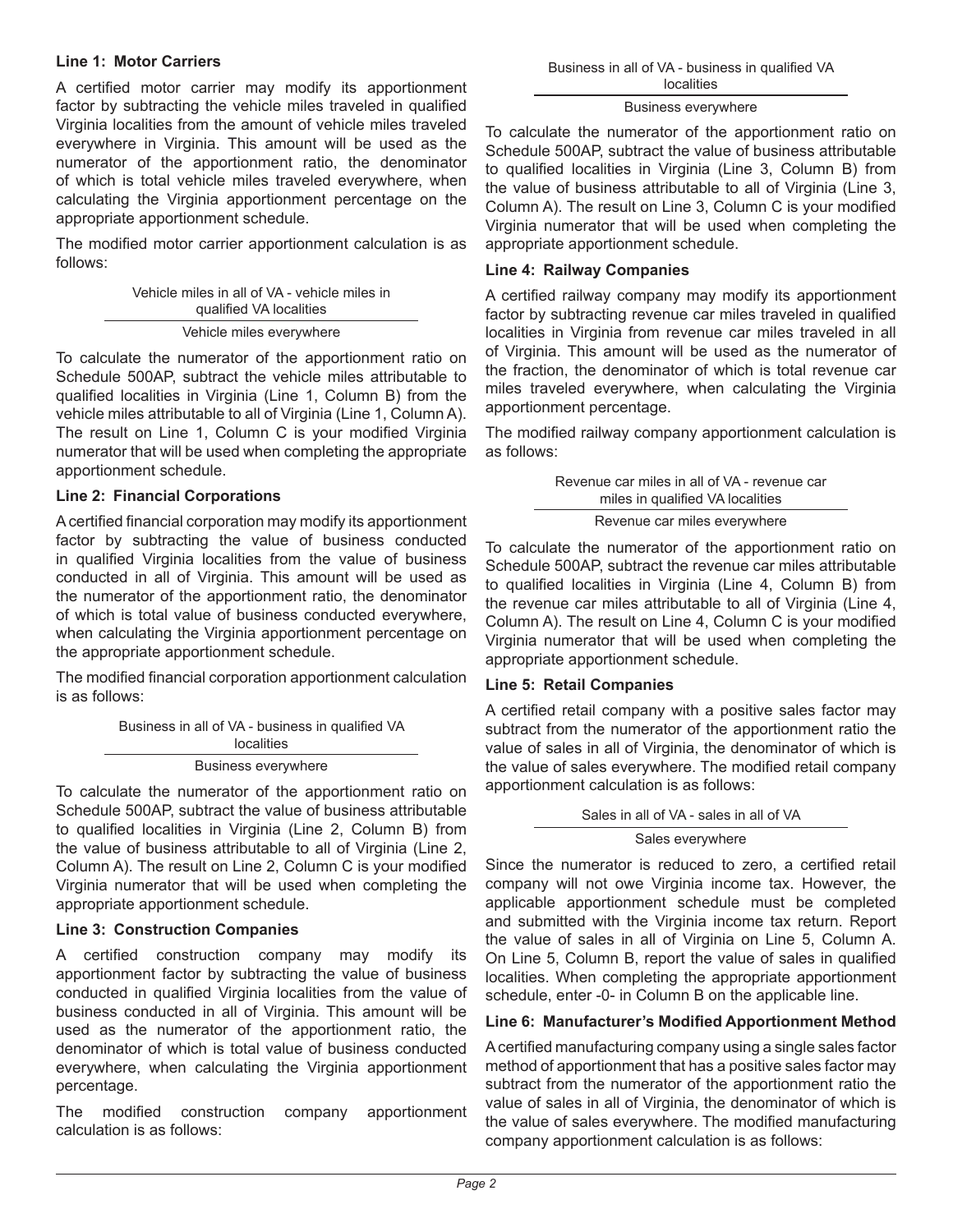Sales in all of VA - sales in all of VA

#### Sales everywhere

Since the numerator is reduced to zero, a certified manufacturing company using a single sales factor apportionment method will not owe Virginia income tax. However, the applicable apportionment schedule must be completed and submitted with the company's Virginia income tax return. Report the value of sales in all of Virginia on Line 6, Column A. On Line 6, Column B, report the value of sales in qualified localities. When completing the appropriate apportionment schedule, enter -0- in Column B on the applicable line

### **Line 7: Enterprise Data Center Operations**

A certified enterprise data center operation with a positive sales factor may subtract from the numerator of the apportionment ratio the value of sales in all of Virginia, the denominator of which is the value of sales everywhere. The modified enterprise data center operation apportionment calculation is as follows:

Sales in all of VA - sales in all of VA

#### Sales everywhere

Since the numerator is reduced to zero, a certified enterprise data center operation will not owe Virginia income tax. However, the applicable apportionment schedule must be completed and submitted with the company's Virginia income tax return. Report the value of sales in all of Virginia on Line 7, Column A. On Line 7, Column B, report the value of sales in qualified localities. When completing the appropriate apportionment schedule, enter -0- in Column B on the applicable line.

### **Part II – Multi-Factor Apportionment**

Companies that are required to use the standard doubleweighted sales factor apportionment method must complete Lines 8(a)-8(c).

If one of the factors does not exist, enter -0- in Column A, B, and/or C. Transfer the amounts in Column C to the appropriate apportionment schedule as follows:

- **• Corporations:** Schedule 500A, Section B, Lines 2(a), 2(b), and 2(c).
- **• Consolidated/Combined Filers:** Schedule 500AC, Section C, Lines 2(a), 2(b), and 2(c).
- **• Pass-Through Entities:** Schedule 502A, Section B, Lines 2(a), 2(b), and 2(c).

#### **Line 8(a): Property Factor**

The numerator of the property factor apportionment ratio of a certified company may be reduced by an amount equal to the value of its property acquired in qualified Virginia localities on or after January 1, 2018, but before January 1, 2025. The modified property factor apportionment calculation is as follows:

Property in all of VA - property in qualified VA localities

Total property everywhere

On Line 8(a), Column A, enter the value of property in all of Virginia. On Line 8(a), Column B, enter the value of eligible property in qualified Virginia localities. Subtract the value of property in Column B from the value of property in Column A. Enter the result in Column C. This is the modified Virginia numerator of your property factor. You should transfer your modified Virginia numerator to the appropriate apportionment schedule as described above.

#### **Line 8(b): Payroll Factor**

The numerator of the payroll factor apportionment ratio of a certified company may be reduced by an amount equal to the value of its payroll attributable to jobs created in qualified Virginia localities on or after January 1, 2018, but before January 1, 2025. The modified payroll factor apportionment computation is as follows:

|  |  | Payroll in all of VA - payroll in qualified VA localities |
|--|--|-----------------------------------------------------------|
|  |  |                                                           |

#### Total payroll everywhere

On Line 8(b), Column A, enter the value of payroll in all of Virginia. On Line 8(b), Column B, enter the value of payroll in qualified Virginia localities. Subtract the value of payroll in Column B from the value of payroll in Column A. Enter the result in Column C. This is the modified Virginia numerator of your payroll factor. You should transfer your modified Virginia numerator to the appropriate apportionment schedule as described above.

#### **Line 8(c): Sales Factor**

A certified company with a positive sales factor may subtract from the numerator of the apportionment ratio the value of sales in all of Virginia, the denominator of which is the value of sales everywhere. The modified sales factor calculation is as follows:

Sales in all of VA - sales in all of VA

#### Sales everywhere

Report the value of sales in all of Virginia on Line 8(c), Column A. On Line 8(c), Column B, report the value of sales in qualified localities. When completing the appropriate apportionment schedule, enter -0- in Column B on the applicable line.

### **Qualified Localities**

Companies must operate in a *qualified locality* (see the lists of qualified localities below) or operate in a qualified development site to be eligible to use certified company apportionment. A *qualified development site* is real property that is in a locality adjacent to a qualified locality and, before January 1, 2018, either:

- (1) was owned or partly owned by a qualified locality or an industrial development authority of which a qualified locality is a member or
- (2) was owned or partly owned by a locality or industrial development authority, was leased to a private party, and was subject to a revenue-sharing agreement providing that a portion of the revenues from the lease would be distributed to a qualified locality.